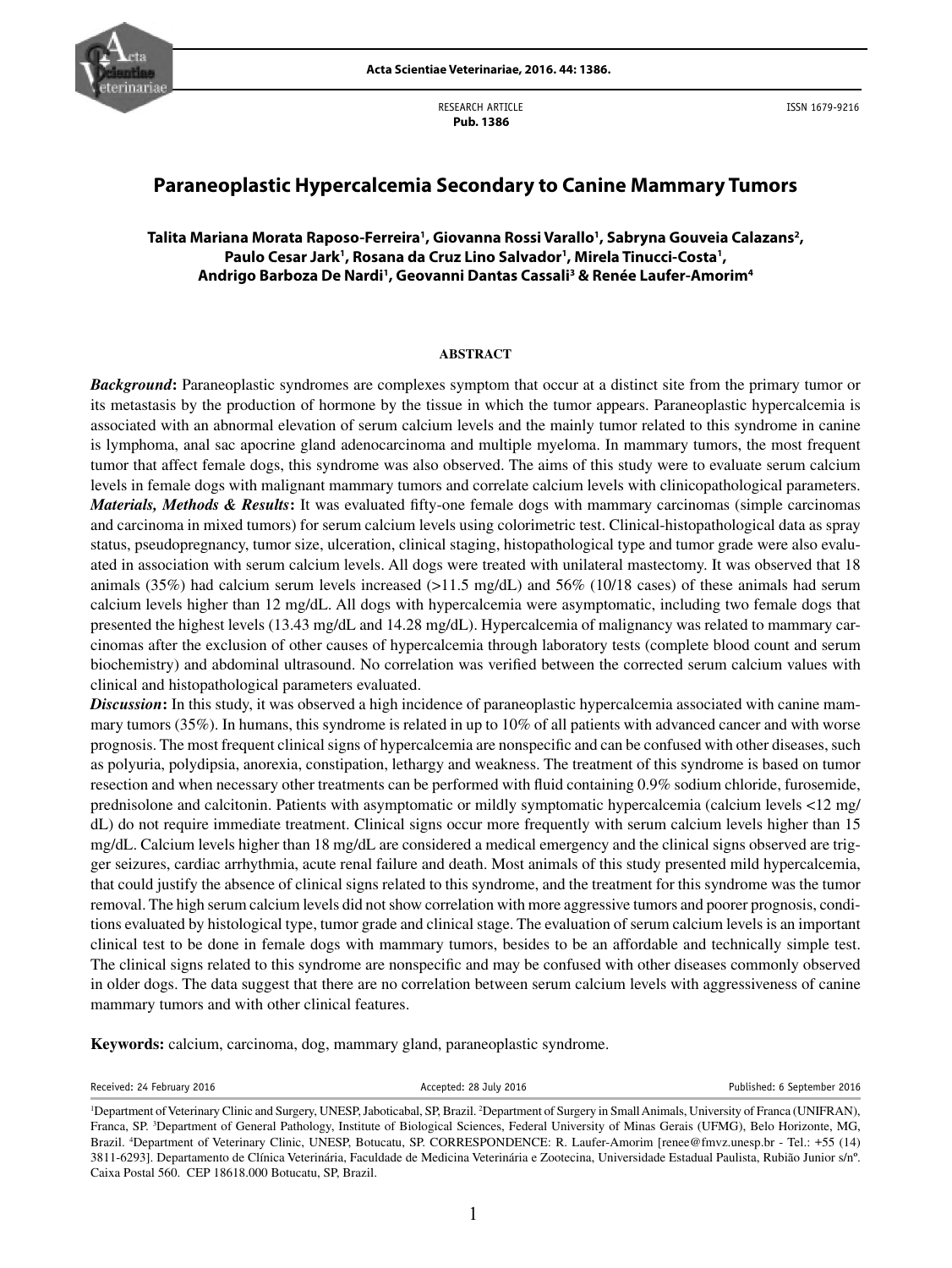## **INTRODUCTION**

Paraneoplastic hypercalcemia or hypercalcemia of malignancy (HM) is a paraneoplastic syndrome associated with an abnormal elevation of serum calcium. It is normally associated with the secretion of parathyroid hormone-related protein (PTH-rP) by the neoplasm. Other causes of HM include the following: ectopic production of parathormone (PTH), extensive lytic bone metastases, primary hyperparathyroidism, tumorassociated prostaglandins (PGE1/2), interleukin-1beta, transforming growth factor-beta and receptor activator of nuclear factor kappa beta ligand [2,10,16,20,23,24].

Neoplasia is the most common cause of hypercalcemia in dogs [2,5]. Lymphoma, mainly cranial mediastinum, is the major tumor that causes HM, followed by anal sac apocrine gland adenocarcinoma and multiple myeloma [2,8,16].

Other tumors associated with HM in dogs was thyroid carcinoma, bone tumors, thymoma, squamous cell carcinoma, melanoma, primary lung tumors, chronic lymphocytic leukemia, renal angiomyxoma, parathyroid gland and mammary carcinomas [2,8,11,12,14,16,18,19].

The aims of this study were to evaluate serum calcium levels in female dogs with mammary carcinomas and its association with clinical and histopathological parameters.

## **MATERIALS AND METHODS**

## *Animals*

Fifty-one female dogs examined at the Veterinary Oncology Service of FCAV/UNESP, Jaboticabal, SP, Brazil with mammary carcinoma had serum calcium levels evaluated by colorimetric test. The mean age of the animals was  $10.24 \pm 2.48$  years. The treatment of all patients consisted of unilateral mastectomy.

Clinical-histopathological data as spray status, pseudopregnancy, tumor size, ulceration, clinical staging, histopathological type and tumor grade were evaluated in association with serum calcium levels. Clinical staging was obtained by the evaluation of tumor size, nodal status and metastasis according to a modified WHO clinical staging system, stage I (T1N0M0), stage II (T2N0M0), stage III (T3N0M0), stage IV (TanyN1M0), and stage V (TanyNanyM1) [21]. The animals received 3-dimensional thoracic radiographs and abdominal ultrasound to assess metastatic disease.

Complete blood count and serum biochemistry (creatinine, urea, alanine aminotransferase and alkaline phosphatase) analyses results were within the normal range for the species.

# *Histopathological analysis*

For histopathological evaluations mammary gland tumors were fixed in 10% buffered formalin and then embedded in paraffin. The tissues were cut into 5 μm thick sections and stained with hematoxylin and eosin (HE). All cases were reviewed and re-classified independently by two veterinary pathologists. The histological classification was performed according to Cassali *et al*. [3] and tumor grade into grade I, grade II and grade III [6].

# *Evaluation of serum calcium*

The total serum calcium levels were evaluated by the colorimetric method (Labtest). The results were corrected by albumin levels according to the formula: Calcium - Albumin + 3.5 and the values are reported in mg/dL [2]. The reference value range was 8.0 to 11.5 mg/dL [1]. The calcium measurement was performed before surgery.

## *Data and statistical analysis*

The analysis of serum calcium values and the association with clinical and histopathological parameters were performed by nonparametric Kruskal-Wallis or Mann-Whitney U- tests. The results were considered to be statistically significant at  $P < 0.05$ . GraphPad Prism 5 software was used for all of the statistical analysis (GraphPad Software Inc., La Jolla, CA).

## **RESULTS**

Hypercalcemia was observed in 18 animals (35%) with calcium serum levels higher than 11.5 mg/dL. Moreover, 56% (10/18 cases) of the female dogs with hypercalcemia had serum calcium levels higher than 12 mg/dL (Table 1). However, all dogs with hypercalcemia were asymptomatic. Other causes of hypercalcemia were excluded by laboratory tests (complete blood count and serum biochemistry) and abdominal ultrasound.

The frequency of histopathological types is represented in Table 2. According to the tumor grade, 74% of cases were grade I, 20% were grade II and 6% were grade III. No correlation was verified between the corrected serum calcium value with clinical and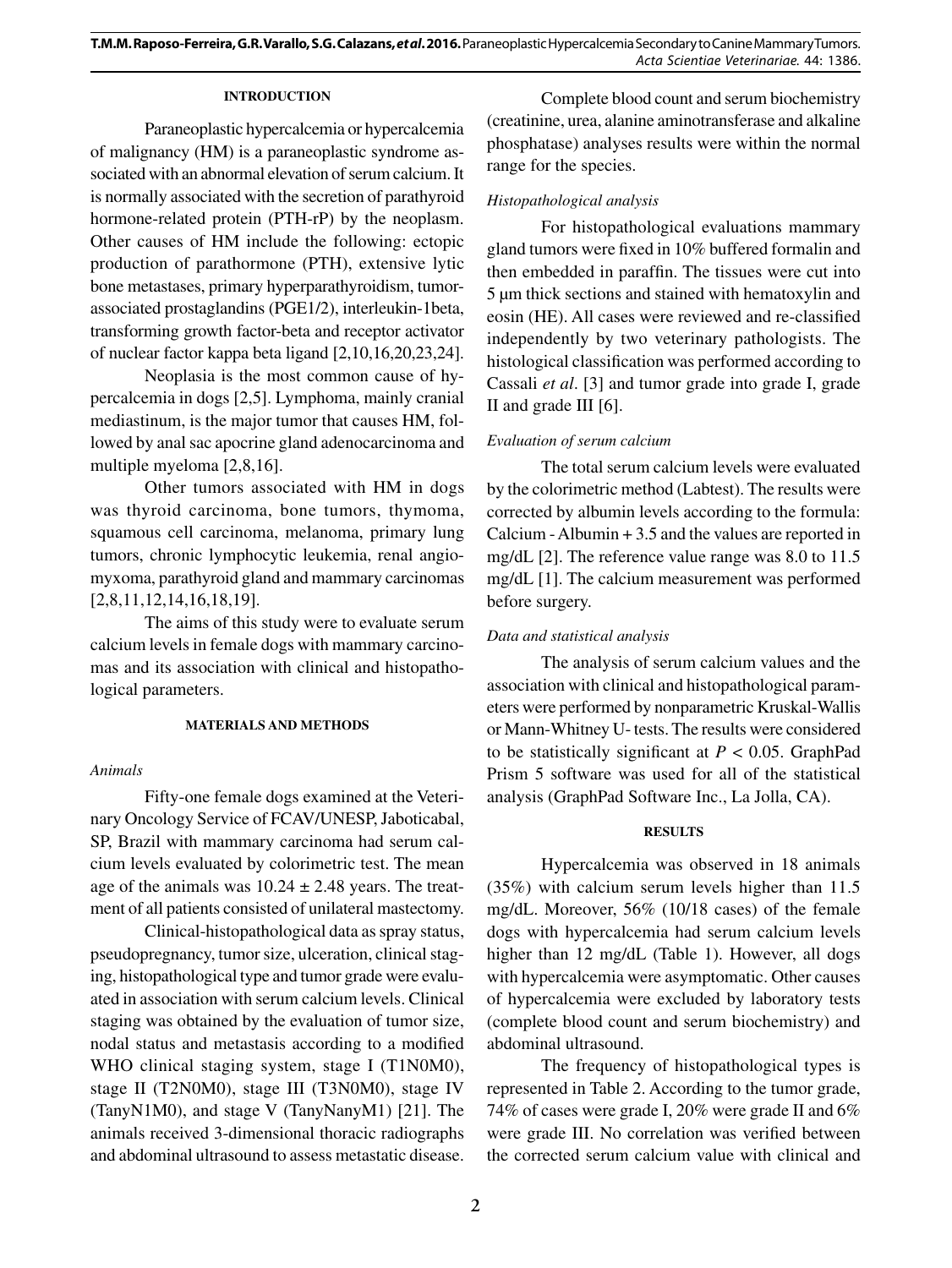histopathological parameters (Figures 1 and 2, respectively,  $P > 0.05$ ). The tumors were divided into simple carcinomas and carcinomas in mixed tumor to histopathological analysis. Serum calcium mean values associated with clinicopathological features are presented in Table 3.



Figure 1. Corrected calcium serum level analysis according to clinical parameters. A)-Reproductive status. B)-Pseudopregnancy. C)-Tumor size. D)-Tumor stage. [The bars indicate the median value].



Figure 2. Evaluation of calcium serum levels with histopathological features. A)- Histopathological types. B)- Tumor grade. [The bars indicate the median value. Ca = carcinoma].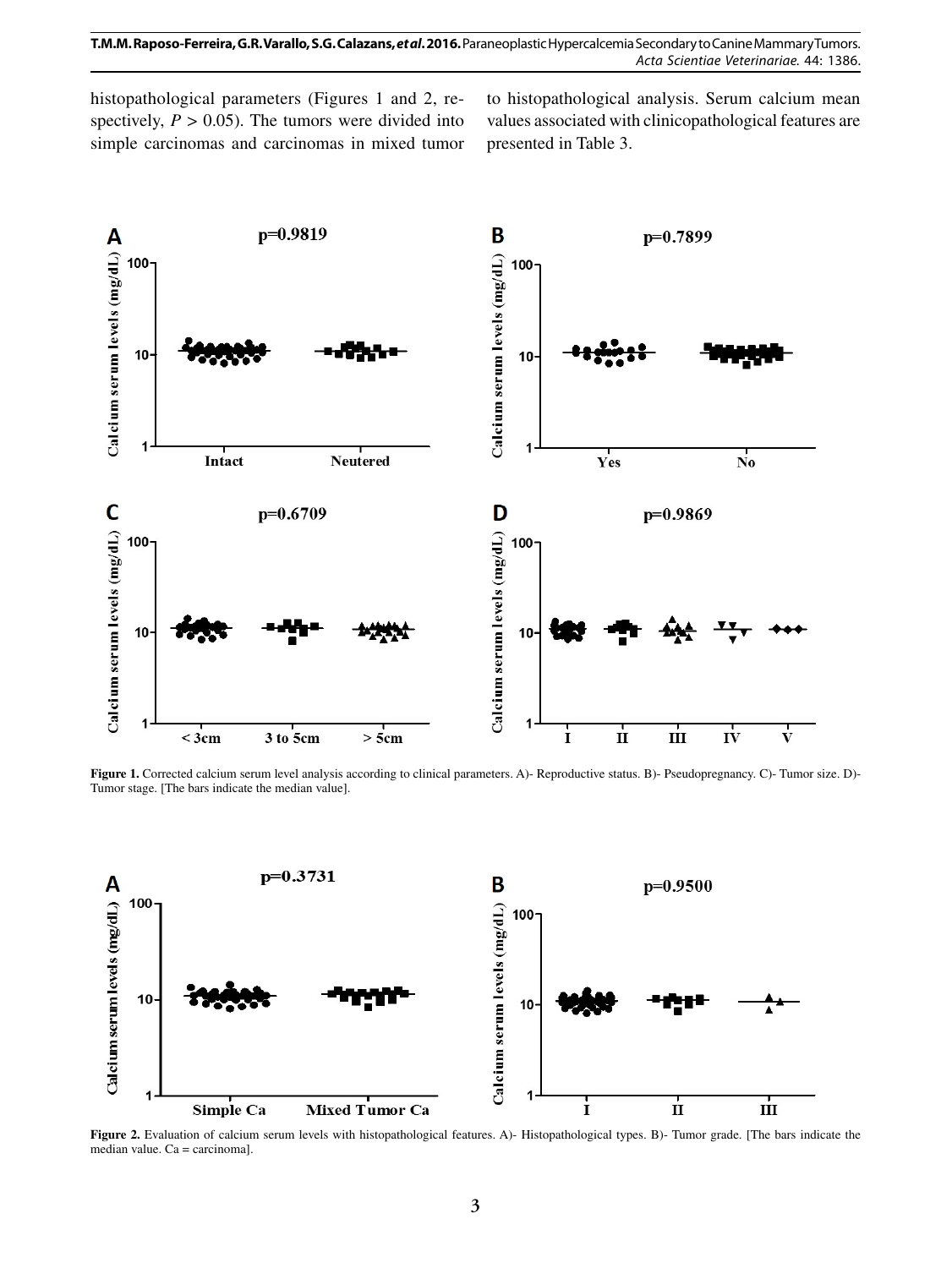| Patient                 | Reproductive |                 | Contraceptive use | Tumor                       | Ca*     |
|-------------------------|--------------|-----------------|-------------------|-----------------------------|---------|
|                         | status       | Pseudopregnancy |                   | stage                       | (mg/dL) |
| $\,1$                   | Intact       | Yes             | No                | $\rm III$                   | 9.06    |
| $\overline{c}$          | Intact       | $\rm No$        | No                | IV                          | 10.07   |
| $\overline{\mathbf{3}}$ | Intact       | Yes             | No                | $\rm III$                   | 12.16   |
| $\overline{4}$          | Intact       | Yes             | No                | $\rm II$                    | 12.60   |
| $\sqrt{5}$              | Intact       | No              | No                | I                           | 10.53   |
| 6                       | Intact       | **              | $**$              | $\bf I$                     | 11.48   |
| $\boldsymbol{7}$        | Intact       | No              | No                | I                           | 8.60    |
| $\,8\,$                 | Neutered     | Yes             | No                | I                           | 9.98    |
| 9                       | Intact       | Yes             | No                | IV                          | 8.40    |
| 10                      | Neutered     | No              | No                | $\rm III$                   | 10.31   |
| 11                      | Intact       | No              | No                | $\mathbf{I}$                | 8.12    |
| 12                      | Intact       | No              | No                | I                           | 11.46   |
| 13                      | Intact       | No              | No                | I                           | 9.42    |
| 14                      | Intact       | No              | No                | I                           | 10.94   |
| 15                      | Intact       | No              | No                | $\mathbf{I}$                | 9.95    |
| 16                      | Intact       | Yes             | No                | I                           | 9.57    |
| 17                      | Intact       | Yes             | No                | $\mathbf{I}$                | 11.52   |
| 18                      | Intact       | No              | No                | I                           | 10.66   |
| 19                      | Intact       | No              | No                | $\rm III$                   | 10.63   |
| 20                      | Intact       | No              | No                | III                         | 10.13   |
| 21                      | Intact       | No              | Yes               | $\bf I$                     | 12.21   |
| 22                      | Intact       | No              | No                | IV                          | 12.19   |
| 23                      | Intact       | Yes             | No                | $\rm III$                   | 11.77   |
| 24                      | Intact       | $***$           | $**$              | I                           | 11.10   |
| 25                      | Intact       | No              | No                | $\mathbf I$                 | 11.36   |
| 26                      | Intact       | No              | No                | I                           | 8.8     |
| $27\,$                  | Neutered     | No              | No                | $\bf I$                     | 9.42    |
| 28                      | Neutered     | No              | No                | I                           | 11.99   |
| 29                      | Neutered     | No              | No                | $\mathbf I$                 | 11.64   |
| 30                      | Neutered     | No              | No                | I                           | 9.16    |
| 31                      | Intact       | Yes             | No                | III                         | 10.06   |
| 32                      | Intact       | No              | No                | I                           | 11.67   |
| 33                      | Intact       | Yes             | Yes               | I                           | 13.43   |
| 34                      | Intact       | Yes             | No                | $\rm III$                   | 14.28   |
| 35                      | Intact       | Yes             | No                | $\mathbf V$                 | 11.15   |
| 36                      | Neutered     | No              | No                | $\rm II$                    | 12.75   |
| 37                      | Intact       | No              | No                | $\mathop{\rm III}\nolimits$ | 11.93   |
| 38                      | Neutered     | No              | No                | $\rm II$                    | 10.96   |
| 39                      | Intact       | Yes             | No                | $\rm III$                   | 8.50    |
| 40                      | Intact       | **              | **                | ${\rm IV}$                  | 11.91   |
| 41                      | Intact       | No              | N <sub>o</sub>    | $\mathbf{I}$                | 11.14   |
| 42                      | Intact       | **              | $***$             | $\rm II$                    | 12.15   |
| 43                      | Intact       | **              | **                | I                           | 12.28   |
| 44                      | Intact       | Yes             | N <sub>o</sub>    | $\boldsymbol{\mathrm{V}}$   | 11.05   |
| 45                      | Neutered     | **              | **                | I                           | 11.76   |
| 46                      | Neutered     | No              | No                | I                           | 12.63   |
| 47                      | Neutered     | Yes             | No                | I                           | 10.91   |
| 48                      | Neutered     | Yes             | N <sub>o</sub>    | $\rm II$                    | 11.04   |
| 49                      | Intact       | **              | $***$             | $\bf I$                     | 11.26   |
| 50                      | Intact       | **              | $***$             | $\bf I$                     | 11.37   |
| 51                      | Intact       | **              | $***$             | $\ensuremath{\mathbf{V}}$   | 10.92   |

Table 1. Clinical parameters and total serum calcium values from female dogs with mammary tumors.

\*Calcium serum levels corrected by albumin. \*\*Information not provided by the owner.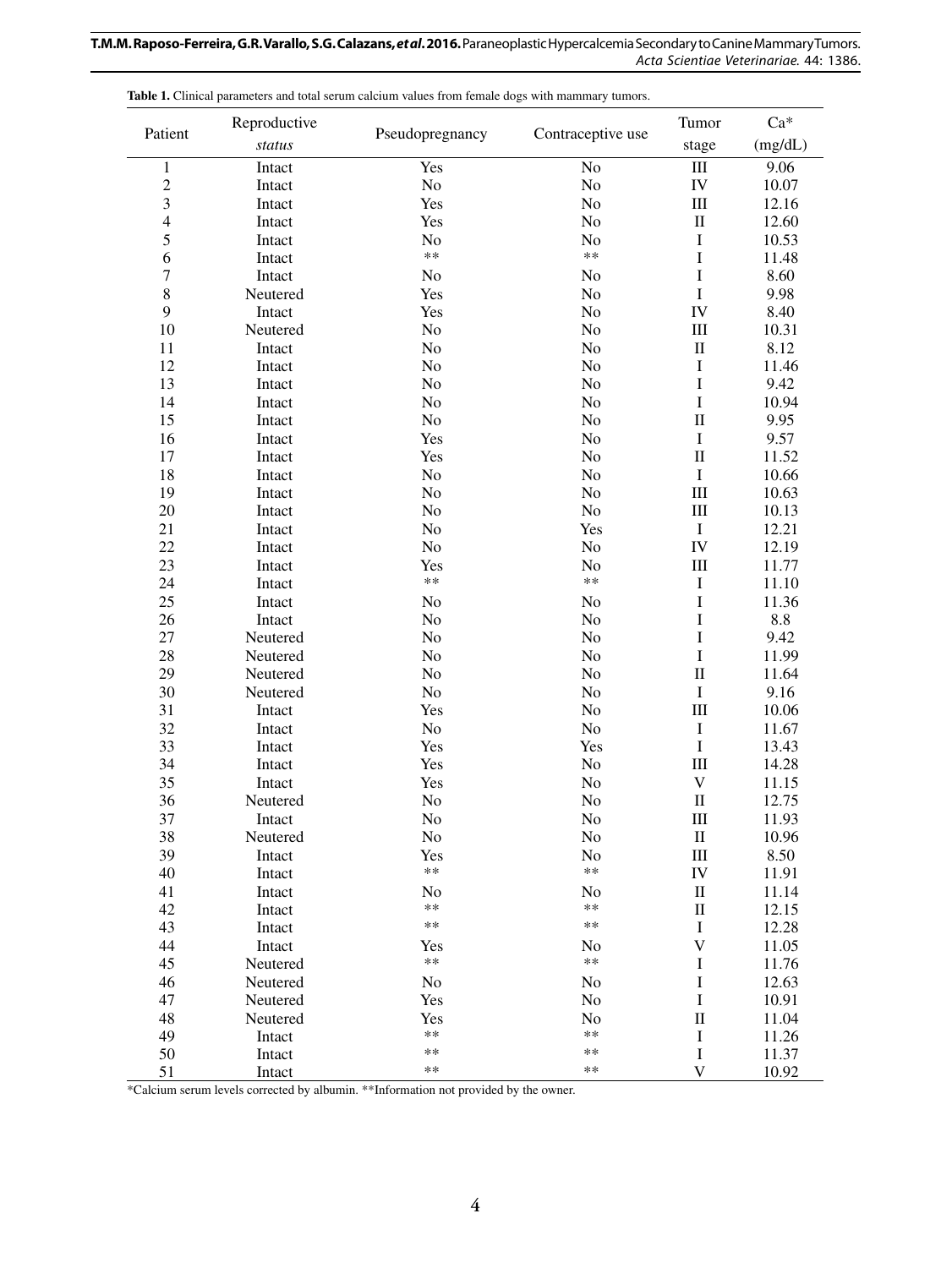**T.M.M. Raposo-Ferreira, G.R. Varallo, S.G. Calazans,** *et al***. 2016.** Paraneoplastic Hypercalcemia Secondary to Canine Mammary Tumors. *Acta Scientiae Veterinariae*. 44: 1386.

| <b>Table 2.</b> Histopathological diagnosis from mammary gland tumors $(n = 51)$ . |           |  |  |
|------------------------------------------------------------------------------------|-----------|--|--|
| Histopathological type                                                             | Frequency |  |  |
| Anaplastic carcinoma                                                               | $1(2\%)$  |  |  |
| Micropapillary carcinoma                                                           | $1(2\%)$  |  |  |
| Carcinoma in situ                                                                  | 2(4%)     |  |  |
| Papillary carcinoma                                                                | 2(4%)     |  |  |
| Solid carcinoma                                                                    | 4(8%)     |  |  |
| Carcinoma in mixed tumor                                                           | 17(33%)   |  |  |
| Tubular carcinoma                                                                  | 24(47%)   |  |  |

**Table 3.** Mean value of corrected serum calcium associated with histopathological and clinical parameters.

| Corrected serum calcium mean values (mg/dL) |  |
|---------------------------------------------|--|
|                                             |  |
| $11.12 \pm 1.150$                           |  |
| $10.85 \pm 1.438$                           |  |
|                                             |  |
| $11.02 \pm 1.396$                           |  |
| $10.86 \pm 1.06790$                         |  |
| $11.03 \pm 1.60$                            |  |
|                                             |  |
| $11 \pm 1.436$                              |  |
| $11.08 \pm 1.399$                           |  |
| $10.77 \pm 1.159$                           |  |
|                                             |  |
| $10.97 \pm 1.261$                           |  |
| $11.08 \pm 1.399$                           |  |
| $10.88 \pm 1.690$                           |  |
| $10.64 \pm 1.766$                           |  |
| $11.04 \pm 0.1153$                          |  |
|                                             |  |
| $10.90 \pm 1.433$                           |  |
| $10.05 \pm 1.171$                           |  |
|                                             |  |
| $10.77 \pm 1.279$                           |  |
|                                             |  |

#### **DISCUSSION**

The evaluation of serum calcium levels in this study showed a high incidence of this syndrome associated with canine mammary tumors (35%). The hypercalcemia was correlated with a paraneoplastic syndrome after the exclusion of other diseases.

In humans, paraneoplastic hypercalcemia occurs in up to 10% of all patients with advanced cancer and is commonly associated with worse prognosis [7,15]. This syndrome was associated with high PTRrP secretion by breast cancer in women [22]. Positive immunohistochemistry expression of PTH-rP was present in 60% of 102 women with breast tumors, however, serum calcium levels were not increased in these cases [22].

The most common clinical signs of hypercalcemia are nonspecific such as polyuria, polydipsia, anorexia, constipation, lethargy, and weakness [2,16].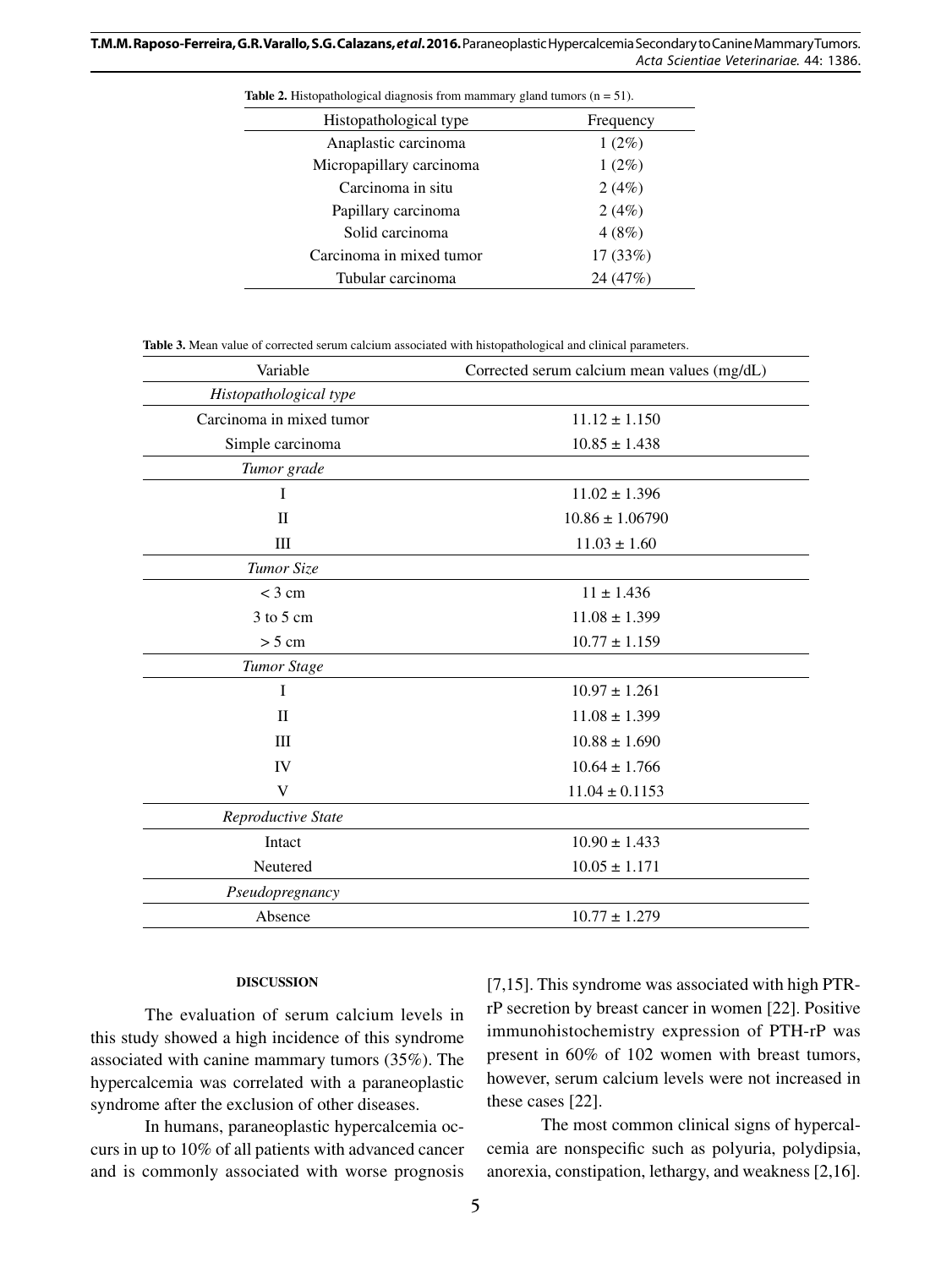The polyuria caused by hypercalcemia occurs through reduced anti diuretic hormone (ADH) function because of calcium excess. The excess of calcium decreases water reabsorption in the renal tubules and induces compensatory polydipsia [4].

Patients with asymptomatic or mildly symptomatic hypercalcemia (calcium levels <12 mg/dL) do not require immediate treatment [9]. Clinical signs are usually observed with serum calcium levels higher than 15 mg/dL [2]. However, calcium serum values higher than 18 mg/dL may trigger seizures, cardiac arrhythmia, acute renal failure and death, being considered a medical emergency [2,16]. Most animals of this study presented mild hypercalcemia and that could justify the absence of clinical signs, however the two female dogs with the highest serum calcium levels (13.43 mg/dL) and 14.28 mg/dL) were also asymptomatic.

The main treatment of HM consists of tumor resection [2,16]. Other treatments can be performed with fluid containing 0.9% sodium chloride, furosemide administration in hydrated patients or prednisolone and calcitonin treatment depending on the patient's condition [15,16].

The treatment of the dogs of this study was based only on surgical tumor removal by unilateral mastectomy. The surgery is also the main treatment choice for mammary tumors [3,21].

Hypercalcemia of malignancy was described in a female dog, Teckel, with complex mammary carcinoma. The animal presented 13.9 mg/dL of serum calcium levels and although normal parathyroid hormone concentration, PTH-related protein concentration was markedly increased. The dog also presented as clinical signs slight lethargy, polyuria and polydipsia and the treatment of HM was based on surgical removal [1].

PTHrP expression was evaluated by immunohistochemistry in eight canine mammary tumors (benign and malignant mixed tumors) and in four animals was observed HM, however in two normocalcemic dogs this protein was present, although the numbers of immunoreactive cells and the immunostaining intensity were lower than hypercalcemic animals [13].

No association between serum calcium levels and clinical-histopathological features were observed in this study. Additionally, there were no correlation between high serum calcium levels and more aggressive tumors and poorer prognosis, conditions evaluated by histological type, tumor grade and clinical stage.

#### **CONCLUSIONS**

The evaluation of serum calcium levels is an important clinical test to be done in female dogs with mammary tumors, besides to be an affordable and technically simple test. The clinical signs related to HM are nonspecific and may be confused with other diseases commonly observed in older dogs. This study suggest that there are no correlation between serum calcium levels with aggressiveness of canine mammary tumors and with other clinical features.

*Funding***.** This work was supported by Sao Paulo Research Foundation (FAPESP), Grant 2010/13777-5 and 2011/10279-7.

*Ethical approval***.** All procedures were performed under the approval of the Ethics Committee on the Use of Animals (CEUA) of FCAV, UNESP, Jaboticabal, Sao Paulo, Brazil (protocol number 028129/10).

*Declaration of interest***.** The authors report no conflicts of interest. The authors alone are responsible for the content and writing of the paper.

#### **REFERENCES**

**1 Bae B.K., Kim C.W., Choi U.S., Choi E.W., Jee H., Kim D.Y. & Lee C.W. 2007.** Hypercalcemia and high parathyroid hormonerelated peptide concentration in a dog with a complex mammary carcinoma. *Veterinary Clinical Pathology*. 36(4): 376-378.

**2 Bergman P.J. 2012.** Paraneoplastic hypercalcemia. *Topics in Companion Animal Medicine*. 27(4): 156-158.

**3 Cassali G.D., Lavalle G.E., Ferreira E., Estrela-Lima A., De Nardi A.B., Ghever C., Sobral R.A., Amorim R.L., Oliveira L.O., Sueiro F.A.R., Beserra H.E.O., Bertagnolli A.C., Gamba C.O., Damasceno K.A., Campos C.B., Araujo M.R., Campos L.C., Monteiro L.N., Nunes F.C., Horta R.S., Reis D.C., Luvizotto M.C.R., Magalhães G.M., Raposo J.B., Ferreira A.M.R., Tanaka N.M., Grandi F., Ubukata R., Batschinski K., Terra E.M., Salvador R.C.L., Jark P.C., Delecrodi J.E.R., Nascimento N.A., Silva D.N., Silva L.P., Ferreira K.C.R.S., Frehse M.S., Di Sandis G.W., Silva E.O., Guim T.N., Kerr B., Cintra P.P., Silva F.B.F., Leite J.S., Mello M.F.V., Ferreira M.L.G., Fukumasu H., Salgado B.S. & Torres R. 2014.** Consensus for the diagnosis, prognosis and treatment of canine mammary tumors - 2013. *Brazilian Journal of Veterinary Pathology*. 7(2): 38-69.